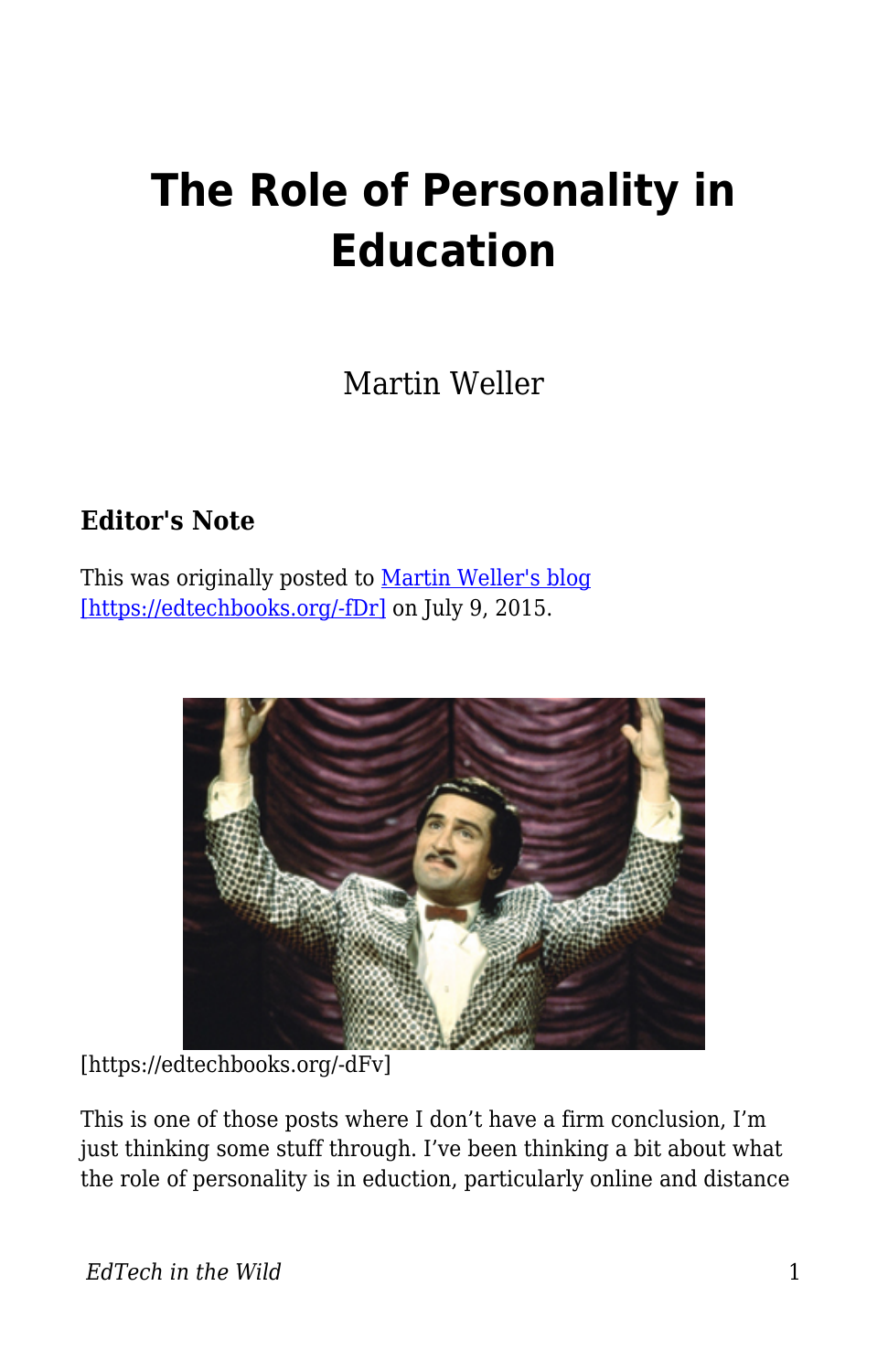ed. In my own institution, The Open University, there has been a long tradition of removing the personal from teaching material. While the course materials we produce are written in an accessible manner, they are not imbued with one person's personality. Although one academic may write them, they go through multiple reviews, and editing. Course units are often attributed to the "The Module Team", or "written by X on behalf of the Module Team". The idea is that this is an objective view, created through collaboration to distill clear teaching material. The trouble with making them based around a personality is that this can be a barrier to accessing the content, if you don't respond well to that particular personality (but the opposite is also true, it can be a boost if you do like that person). When I joined the OU removing myself from the writing was one of the difficult aspects of learning to write distance ed material, while still keeping it engaging and not too 'dry'. I mean, who wouldn't want my personality stamped all over their units on Artificial Intelligence, right? (don't answer that).

Now, many of my more constructivist inclined colleagues will laugh at the idea that any teaching content can ever be objective, or that it isn't shot through with individual assumptions, cultural history, etc. This is true to an extent, but less so when you adopt a deliberate policy of writing from a collaborative perspective and specifically looking for cultural bias (this is always one of the aspects of peer review that we ask people to comment upon).

But then along come MOOCs, and they're all about the personality. Ironically, I find that cMOOCs, for all their intentions at being hierarchical and distributed, have a very strong cult of personality driving them. To be successful they often require someone with a well established online network to gather enough momentum, and because creating successful cMOOCs is hard work, that person usually needs to really be central in driving the course forward. And when this works well, it really does create a very engaging learning community. As you'll know, I'm a BIG FAN of Jim Groom, but it's hard to say that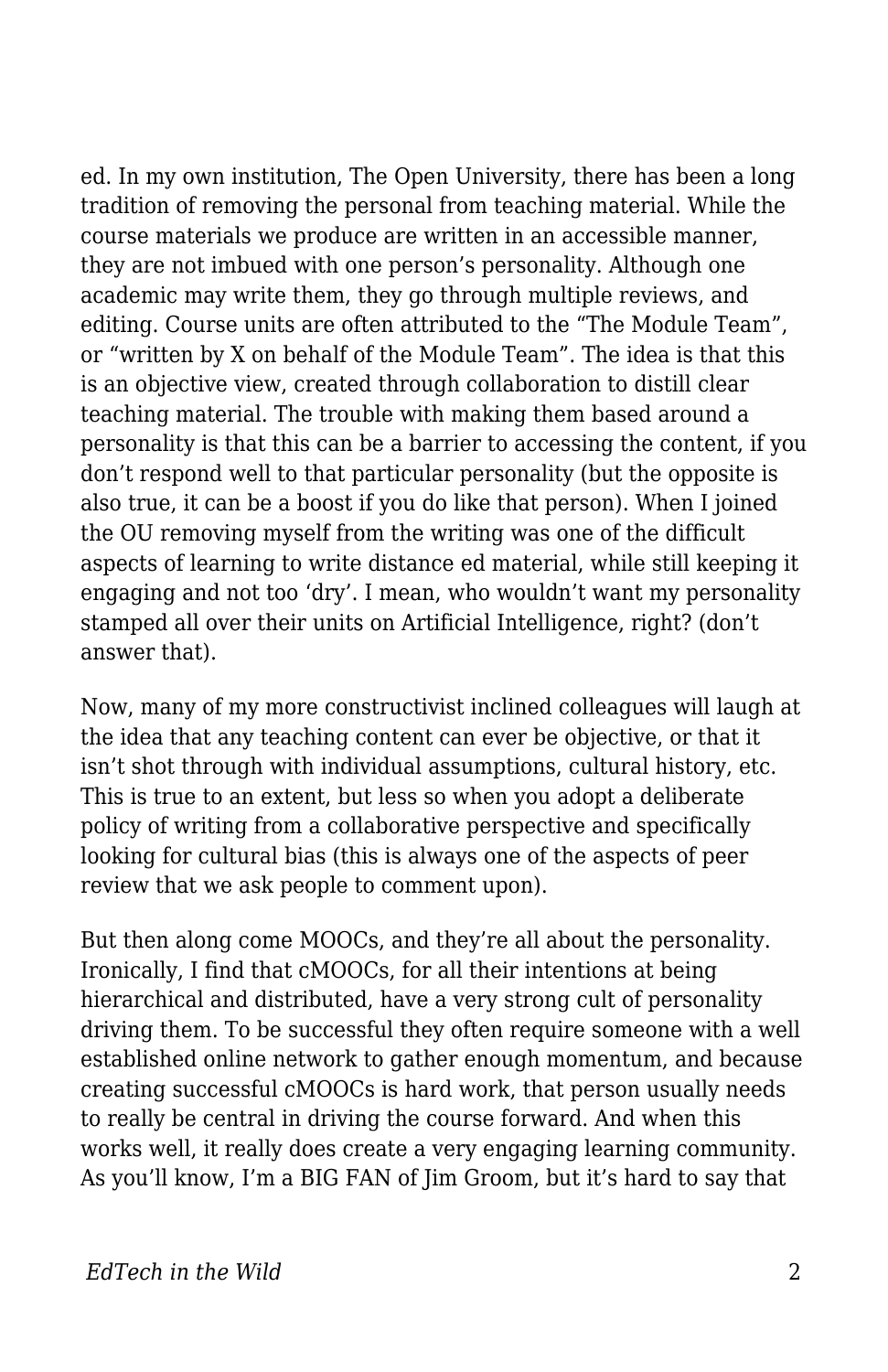DS106 isn't a product of Jim's online personality. Indeed it is all about that, which is exactly why it's fun. Similarly, I think Dave Cormier's Rhizo courses are truly innovative and beginning to explore what a networked take on education might look like. But I think Dave's (loveable, cuddly) personality is a big factor in its success. And then there are xMOOCs with Rock star professors. There is even talk of actual rock stars (or film stars anyway) [presenting MOOCs](http://www.slate.com/articles/technology/future_tense/2013/11/udacity_coursera_should_celebrities_teach_moocs.html) [\[https://edtechbooks.org/-KiN\].](http://www.slate.com/articles/technology/future_tense/2013/11/udacity_coursera_should_celebrities_teach_moocs.html)

This all takes place in the context of social media now of course, which wasn't the case with original OU material. Whenever I do my social media for academics sessions, I always stress that it's called social media for a reason, so put a bit of yourself in there. What I'm genuinely unsure about is the extent to which we should deliberately seek to place the learning process. If we remove it, learning can become dull and dry and possibly out of sync with the social media world it needs to operate within. But if we place too much emphasis on it, we risk highlighting the extrovert academic, the jokester, the good looking one, above academics with better subject skills. I'm just sharing my pondering here, not making a call one way or the other.